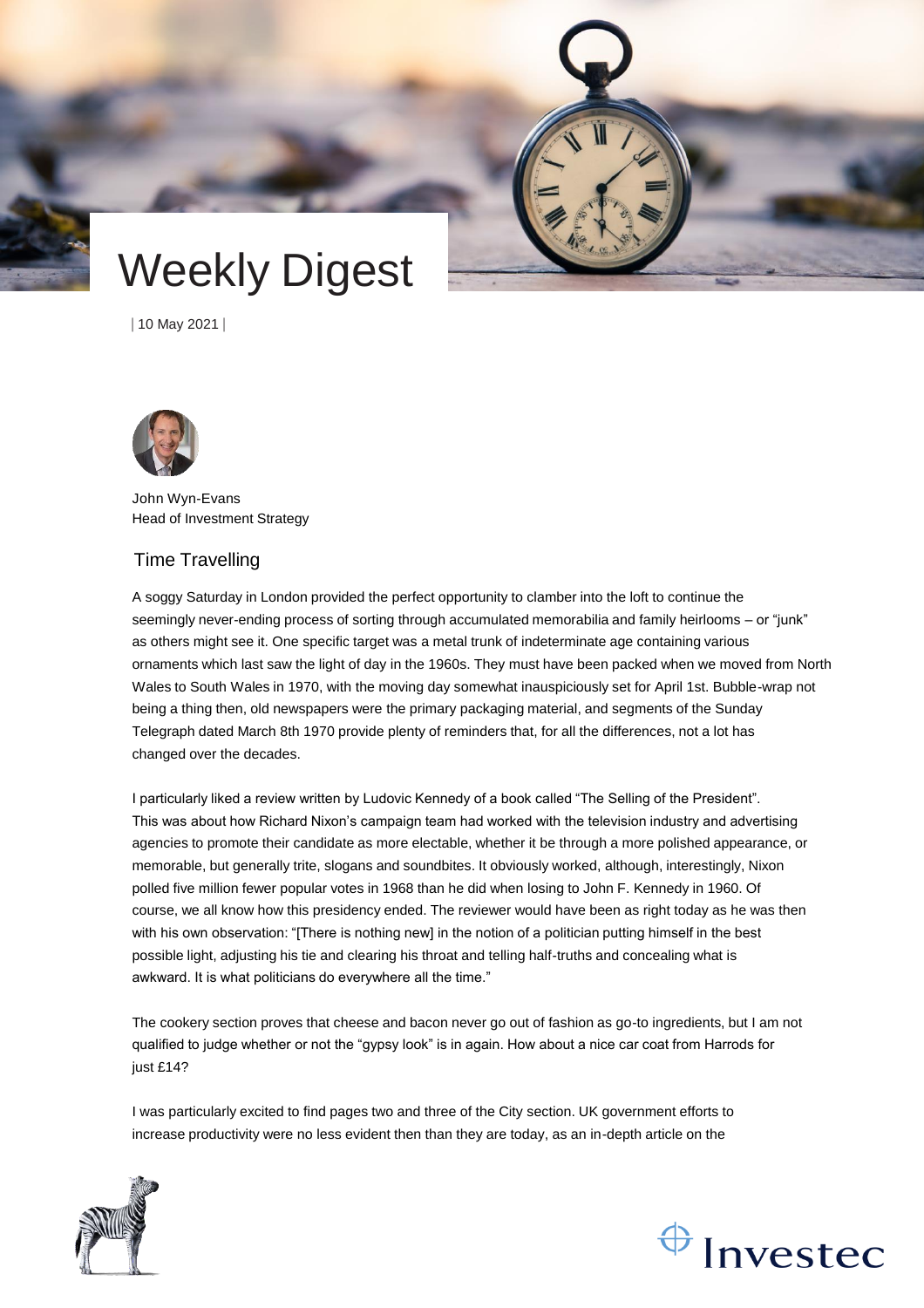Selective Employment Tax (SET) illustrates. This was a tax intended to subsidise manufacturers at the expense of service companies, with the intention of improving the supply side of the economy and boosting exports. It was binned by the next Conservative government and (sort of) replaced by Value Added Tax (VAT). Apparently (hat tip to Wikipedia), the SET was used as an excuse by bookmakers to cut the payouts on each-way bets. Rascals!

The Market Miscellany section is a veritable treasure trove. It mentions companies whose existence extended into my City career, but which were subsequently subject to take-overs, including the London Rubber Company (now embedded within the Reckitt Benckiser Group), Laporte Industries (in various different hands) and Burmah (now part of BP, although its main branded product, Castrol – itself acquired by Burmah in 1966 – remains very much with us today. Proof, perhaps, that brands are more enduring than the corporate entities that own them.) In these days when governments are having to support any number of businesses in different ways, it is also worth noting that Burmah was subject to a government bail-out in 1974 following huge losses being racked up by its oil tanker fleet.

Another intriguing snippet mentions the merger between tyre manufacturers Dunlop and Pirelli, billed here as the "first major inter-European industrial link-up". Shame, then, that it turned out to be a disaster! And while today we can't get our hands on building materials for love or money, it seems, in 1970 they were lamenting the fact that the UK's pile of unwanted bricks had just topped the billion mark for the first time ever, equivalent to roughly half of today's annual production.

There are also tantalising tips for a company called Poseidon, which is especially relevant in today's world of perceived bubbles and booming metals prices. Poseidon was a bubble for the ages. Nickel was in high demand (Vietnam War) and short supply (industrial action) at the end of 1960s, with the price rising from less than £2,000 per ton to more than £7,000 in 1969. Poseidon was an Australian mining company that announced the discovery of rich nickel deposits in September 1969, sending its share price on a journey from 80 cents to A\$280 in February 1970. By then the nickel price was already well past its peak, but even in March there was plenty of excitement, it seems, ahead of an upcoming progress report from Poseidon. And if you couldn't afford to buy the minimum 50 shares, you could have a crack at other mining companies that held stakes in it. This particular saga came to a sticky end in 1974, when the company went into receivership, brought down by a combination of cost escalation and lower-than expected ore grades – not to mention a much lower nickel price. If there is a silver lining, it is that a subsequent inquiry, which revealed all sorts of shenanigans, resulted in formal companies and securities legislation in Australia and much tighter regulation. When I had my first gap year job in the City in early 1980, people were still talking about Poseidon, and narrating its fate as a cautionary tale against speculating in such stocks!

I also like the reference to "knowledgeable country buying" of the shares of builders' and plumbers' merchants Rowe Brothers. I think that's a polite way of saying "insider trading", which was still seen as a perk of the well-connected, and not made illegal in the UK until 1980.

One hardy perennial of investing over pretty much any period of time you may choose is speculation over the direction of interest rates. Back in the days when, perhaps, central banks other than the US Federal Reserve (Fed) had a bit more clout, the first week of March 1970 had seen something of a divergence of opinion between the Bank of England (cutting the base rate) and Germany's Bundesbank (raising rates). We can only look back wistfully and with some pride at a time when the Bank of England's decision was credited with "stabilising the municipal bond market" in the US. And just to put things into context, the UK rate was cut from 8% to 7.5%, with (West) Germany increasing from 6% to 7.5%, a move largely aimed at reversing the trend of capital outflows to London. The world was still five months away from the collapse of the Bretton Woods system of fixed (or at least very tightly managed) exchange rates.



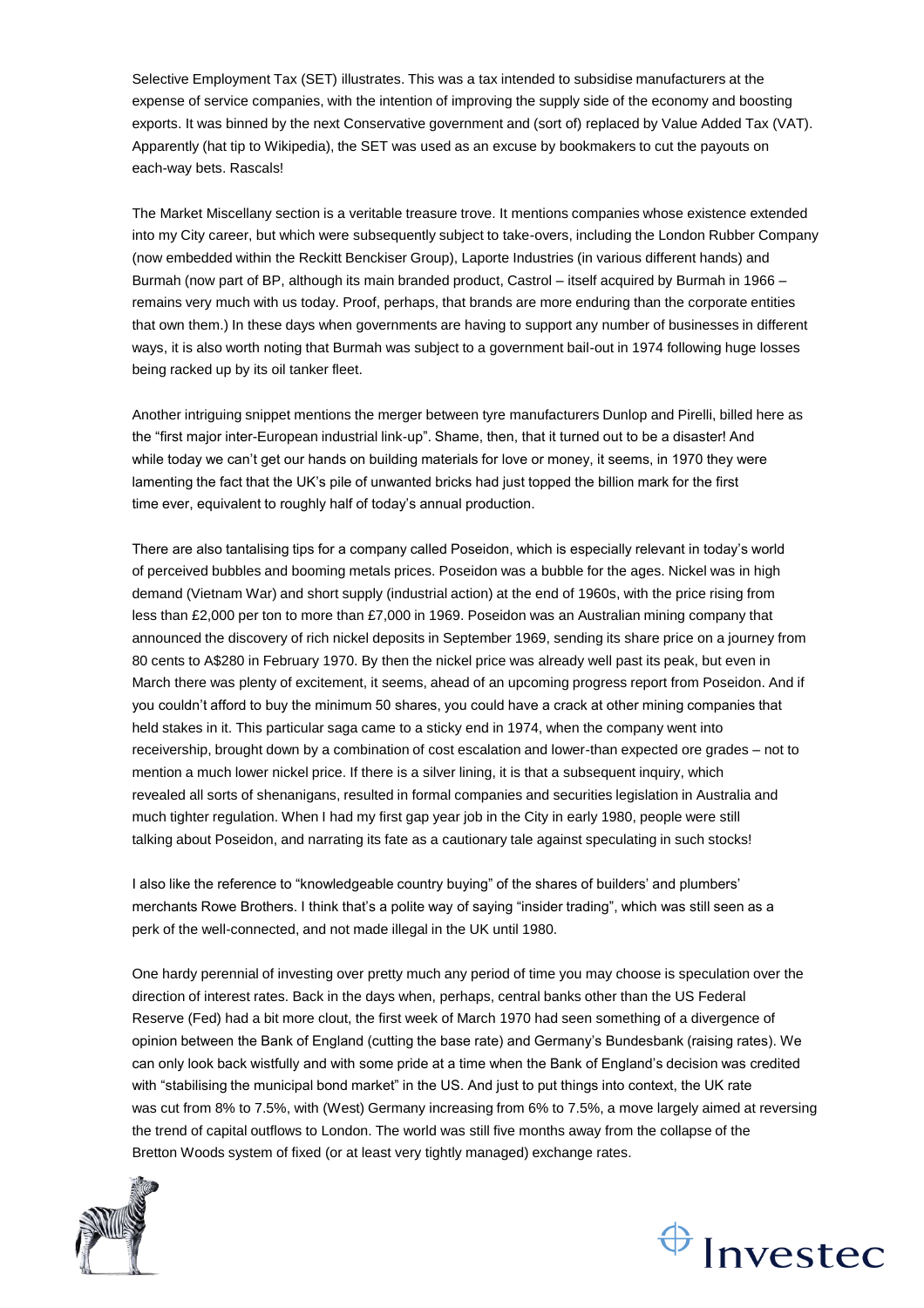Then, as today, though, there was much head-scratching as to what the Fed's next policy move might be. There was speculation at the time that the Fed was easing policy through open market operations, but there was no certainty owing to limited disclosure and the fact that minutes were published only ninety days following the Open Market Committee's meetings. (Still better than the once-a-year regime pre-1967. The current delay is three weeks, although there is a lot more detail in the immediate post-meeting press conference now).

Time to set our TARDIS to return to the present day, then, and to ask the question: "How long is a piece of string?" Last week saw the publication of the latest employment data in the United States, and it was much weaker than expected, certainly in terms of the monthly additions to Non-Farm Payrolls in April, which rose by just 266,000 against consensus expectations for a gain of one million. After March's very strong data, chairman Jerome Powell said that, given the Fed's desire to see much fuller levels of employment, they "want to see a string of months" like the March report in order to reach the Fed's goals. But how many months might that be? How long is the string? On the one hand it greatly depends on how quickly jobs are created; on the other it also depends on what exactly constitutes "full employment". Estimates for the path of job creation have been thrown into disarray by last Friday's jobs data. Historically, "full employment" might have been defined by the Phillips Curve, which projects the level at which employment conditions become tight enough to force wage inflation – and that itself has been a moving target in recent years, falling to much lower levels than in past cycles. Matters are further obfuscated by the fact that the Fed also wants to ensure higher levels of employment in the lower-income brackets, and also that it has promised to allow the economy to "run hot" to make up for past shortfalls in the level of inflation relative to its 2% target.

Former Federal Reserve chair Janet Yellen, now the Treasury Secretary, stuck her own oar in last week, suggesting during an interview that interest rates might have to rise if growth and inflation started to accelerate too quickly. However logical that might sound, it sent shock waves through markets, at least until she executed a rapid U-turn, said it was none of her business, and defended the independence of the Fed. But it illustrates, once again, just how sensitive investors are to this subject.

We are certainly of the opinion that, barring some unexpected growth shock, the next move for interest rates is upwards, but that this will follow some sort of tapering of central bank asset purchase programmes. As long as economic growth can be sustained - and it has strong momentum currently – then we don't think that risk asset markets will get into too much trouble, although we do expect progress to be slower and volatility to be more elevated.

I had great fun writing this. Even though much of the inspiration for the content is more than fifty years old, it is a reminder that, despite new technologies and the more widespread availability of information, investors' interests are not greatly different today. And the one thing that will be almost exactly the same is human nature, with booms, busts, speculation, greed and fear ever present. I'm already looking forward to my next trip to the attic, even if there's nothing up there worthy of a starring role on the Antiques Roadshow.